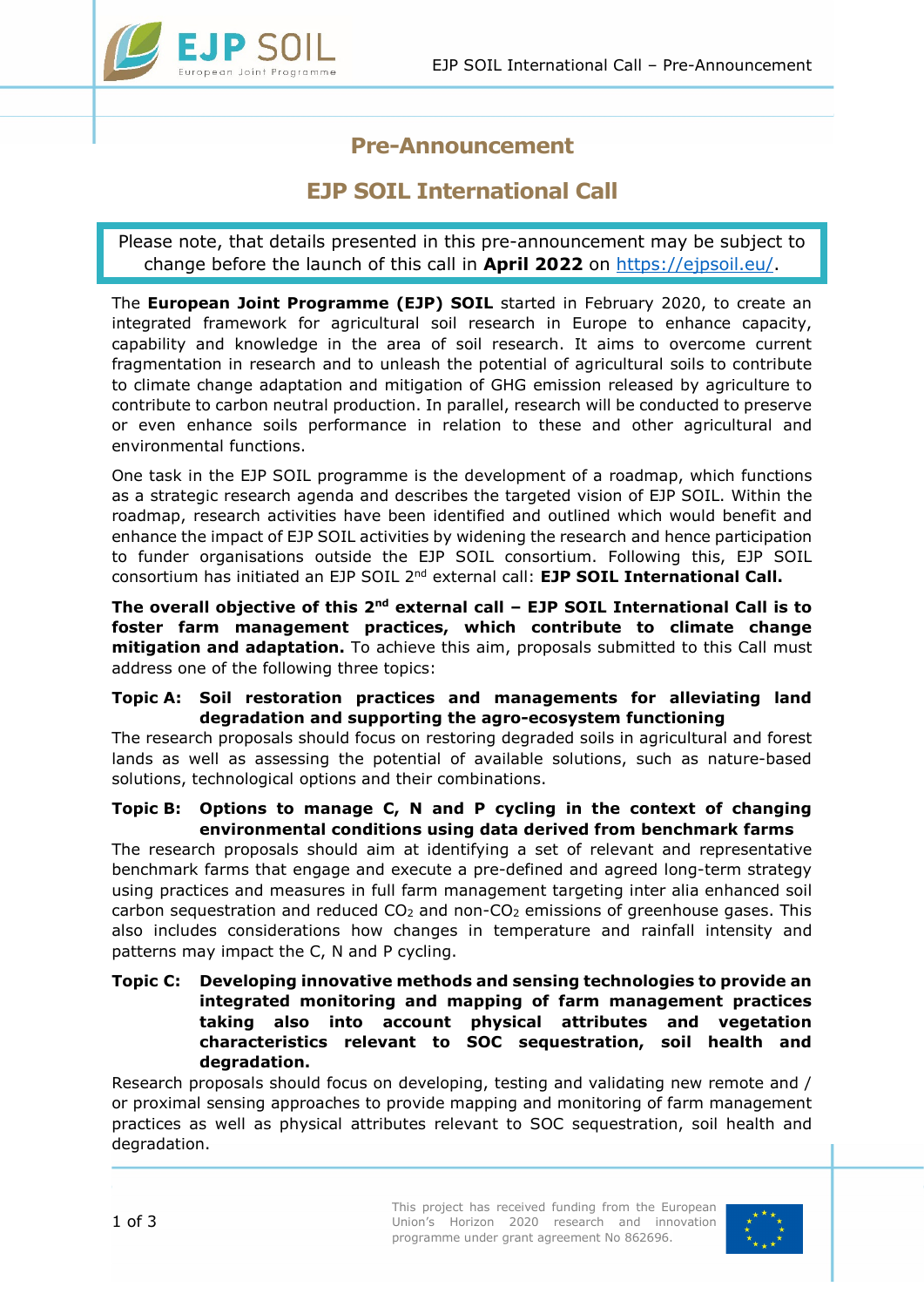

### **Who can apply**

Universities and other higher education institutions, public research institutions, private non-profit organisations, and private companies as well as employees of these organisations can apply for funding, subject to individual Funders' regulations and respective individual eligibility criteria (see separate document "Funders' regulations"). **Research consortia should consist of a minimum of three eligible partners from three different countries seeking funding from at least three different Funders**  who contribute funds to the Call. The Funder from which they sought funding, according to their legal terms and conditions for project funding will provide funding of the participating research partners.

**A provisional list of partner countries and funding organisations is given below – the funding organisation names and applicable regulations of each Funder will be published with the Call Announcement in April 2022.**

### **Provisional list of countries intending to participate in the EJP SOIL International Call**

**Please note that the information within this table is provisional**. Final confirmation of participating countries will be announced within the call documents available upon call launch in April 2022.

| Argentina                                                        | <b>Global Research Alliance on</b><br>Agricultural Greenhouse Gases* | <b>Poland</b> |  |
|------------------------------------------------------------------|----------------------------------------------------------------------|---------------|--|
| <b>Brazil</b>                                                    | <b>Hungary</b>                                                       | <b>Spain</b>  |  |
| <b>Chile</b>                                                     | <b>Ireland</b>                                                       | Sweden        |  |
| <b>Climate KIC</b>                                               | Italy                                                                | Switzerland   |  |
| Estonia                                                          | Lithuania                                                            | Uruguay       |  |
| <b>Finland</b>                                                   | <b>New Zealand</b>                                                   |               |  |
| <b>France</b>                                                    | <b>Norway</b>                                                        |               |  |
| *Funder is providing funds to organisations in diverse countries |                                                                      |               |  |

### **Partnering tool**

In addition, a partnering tool is attached to the submission platform, where project partnerships can be offered or searched for. The partnering tool is already available under the following the link [\(https://ejp-soil.ptj.de/index.php?index=65\)](https://ejp-soil.ptj.de/index.php?index=65).

### **Who to contact**

The call office will be operated by Project Management Jülich (Germany):

| Name   | Ulrike Ziegler          | <b>Christian Breuer</b> |
|--------|-------------------------|-------------------------|
| Phone  | +49 2461 61 55 66       | +49 2461 61 96 929      |
| e-mail | u.ziegler@fz-juelich.de | c.breuer@fz-juelich.de  |